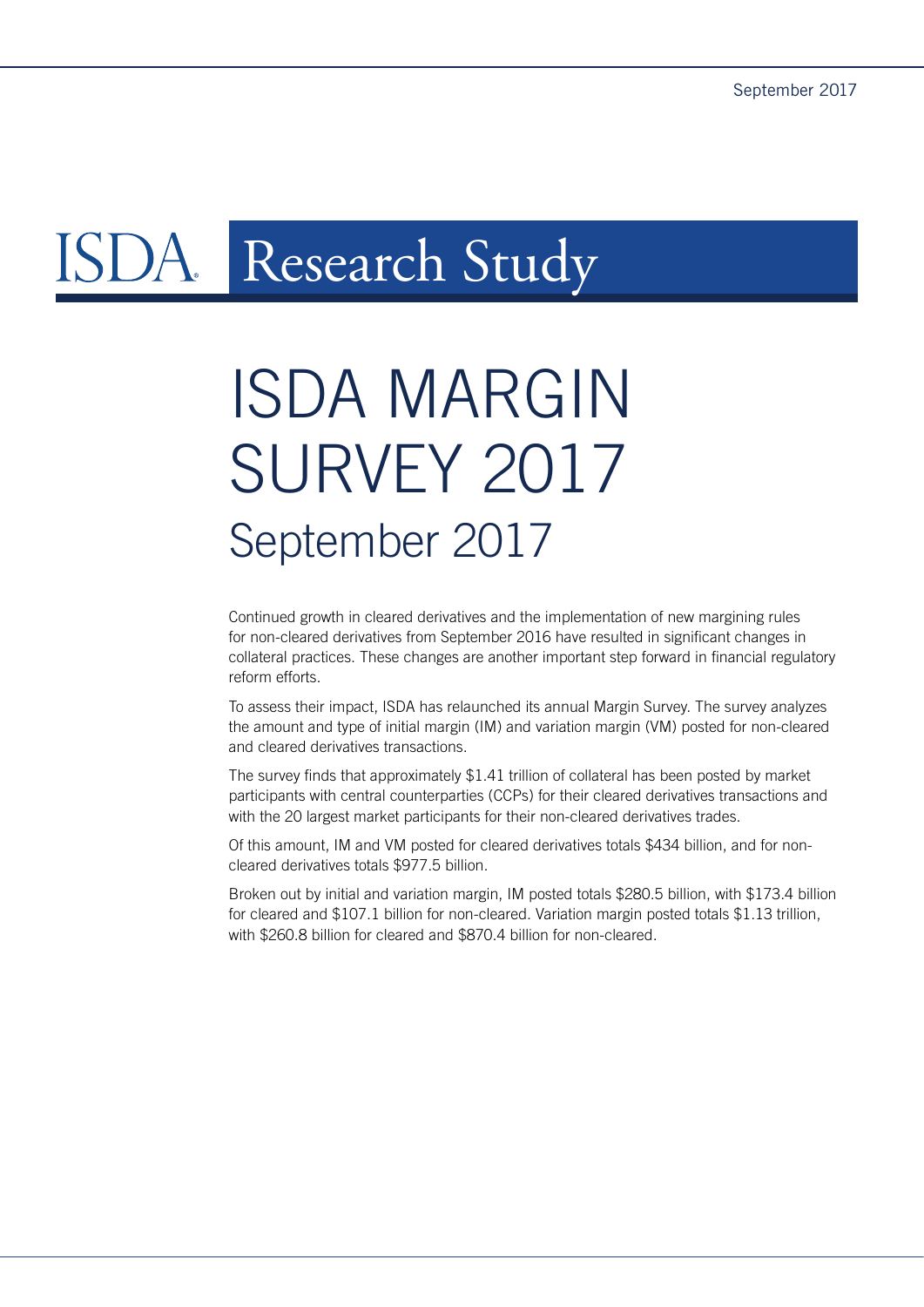ISDA Margin Survey 2017 Safe,

# **CONTENTS**

| $\bullet$                                                                 |
|---------------------------------------------------------------------------|
| $\bullet$                                                                 |
| $\bullet$                                                                 |
| Composition of Collateral for Received and Delivered Margin7<br>$\bullet$ |
|                                                                           |
|                                                                           |
|                                                                           |
| $\bullet$                                                                 |
| $\bullet$                                                                 |
|                                                                           |
| Putting Margin Amounts in Perspective 11                                  |
|                                                                           |
| <b>Overview of the Margin Rules for Non-Centrally</b>                     |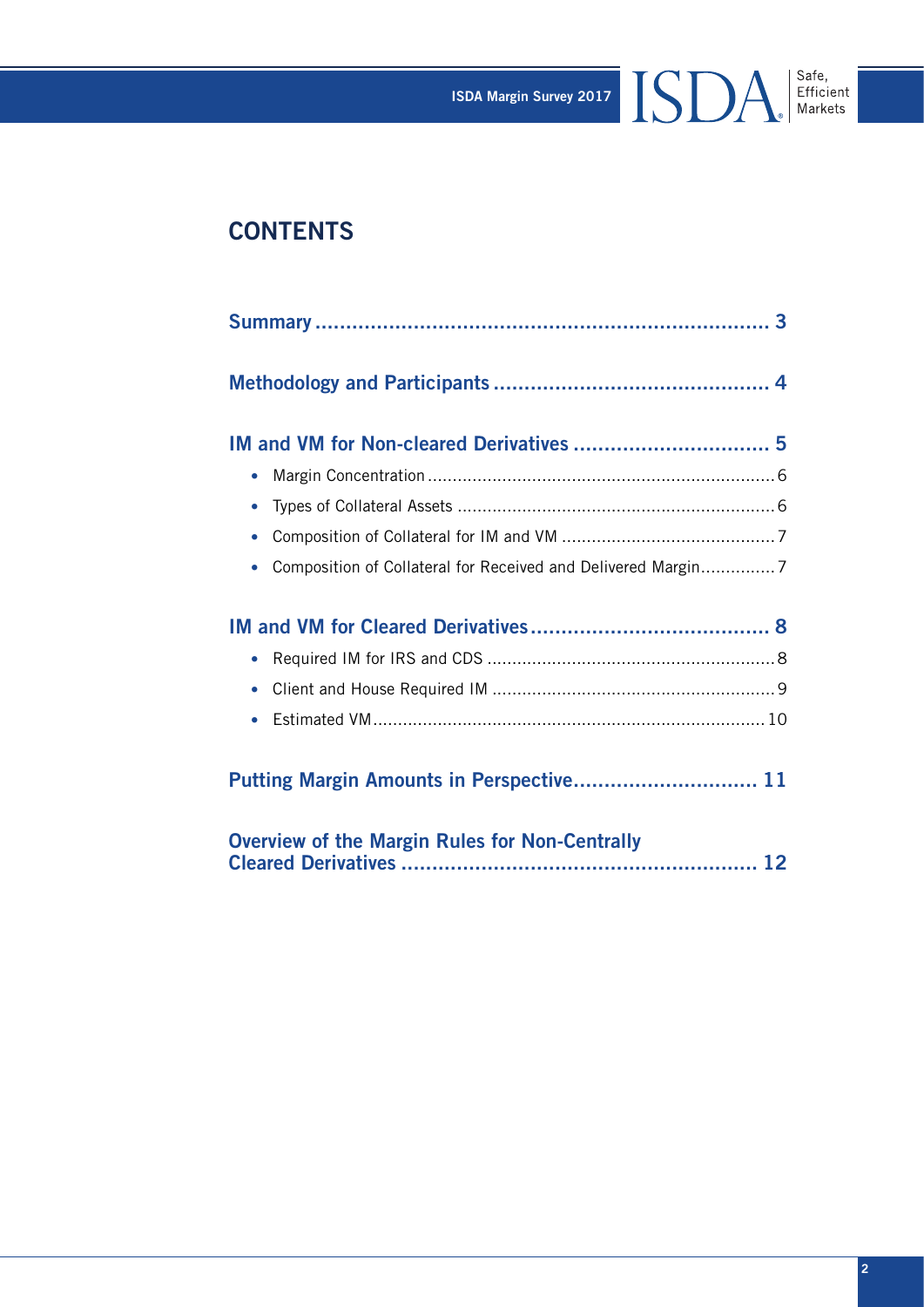ISDA Margin Survey 2017

# **SUMMARY**

Increased clearing and margining rules for non-cleared derivatives are changing the collateral landscape

- The significant increase in cleared derivatives activity over the past several years, coupled with the implementation of new margin requirements for non-cleared derivatives, is transforming the collateral landscape<sup>1</sup>.
- To understand these changes, ISDA has relaunched its annual Margin Survey to assess the amount and type of IM and VM<sup>2</sup> posted for non-cleared and cleared derivatives transactions.
- For non-cleared derivatives, this survey covers 20 firms with the largest derivatives notional amounts outstanding (so-called 'phase-one' firms under the new margin rules)<sup>3</sup> on the amount and type of IM and VM exchanged for such transactions. This includes IM that is required to be exchanged under the new rules (regulatory IM) and IM that is exchanged as a result of bilateral negotiations and not regulation (discretionary IM).
- Based on the survey results, we estimate that the phase-one firms delivered \$63.6 billion of IM in total and received \$107.1 billion of IM for their non-cleared derivatives transactions. We estimate that VM delivered by phase-one firms totaled \$685 billion and VM received by phaseone entities totaled \$870.4 billion as of March 31, 2017.

*Regulatory IM:* Phase-one firms delivered an estimated \$47.2 billion of regulatory IM and received \$46.6 billion of regulatory IM as of March 31, 2017 for their non-cleared derivatives exposures. Given that only phase-one firms were required to deliver or receive IM for noncleared derivatives at that time, the fact these regulatory IM amounts are very similar is to be expected.

*Discretionary IM:* Phase-one firms also delivered an estimated \$16.3 billion of discretionary IM for non-cleared derivatives transactions and received \$60.5 billion of discretionary IM as of March 31, 2017. The difference in discretionary IM delivered/received is likely due to the fact that phase-one firms are more likely to have one-way collateral agreements in place that only require their non-phase-one counterparties to post IM.

- For cleared derivatives, the survey aggregates and analyzes the amount of IM and VM posted at major CCPs by all clearing participants, including both clearing members and their clients.
- The amount of IM delivered to CCPs for cleared derivatives totaled \$173.4 billion as of March 31, 2017. We estimate VM paid to CCPs by clearing members for credit default swaps (CDS) (including indices and single-name CDS) and interest rate swaps (IRS) at the end of the first quarter of 2017 was about \$260.8 billion.

<sup>&</sup>lt;sup>1</sup> Please see page 12 for a brief summary of the new margin regulations

<sup>&</sup>lt;sup>2</sup> IM is the collateral that has to be posted to a counterparty at the beginning of a trade, reflecting the position's market risk during a close-out period. If IM is calculated on a portfolio basis, then it will be posted to reflect the impact of the trade on the market risk of the portfolio during a close-out period. IM may also be adjusted from time to time during the life of the contract to reflect changes in the potential future exposure of the trade or other factors. VM is the collateral exchanged during the life of the contract, reflecting daily changes in the market value of the trade

<sup>&</sup>lt;sup>3</sup> Phase-one firms are the first group of firms for which two-way IM payments were mandated. There are 20 such firms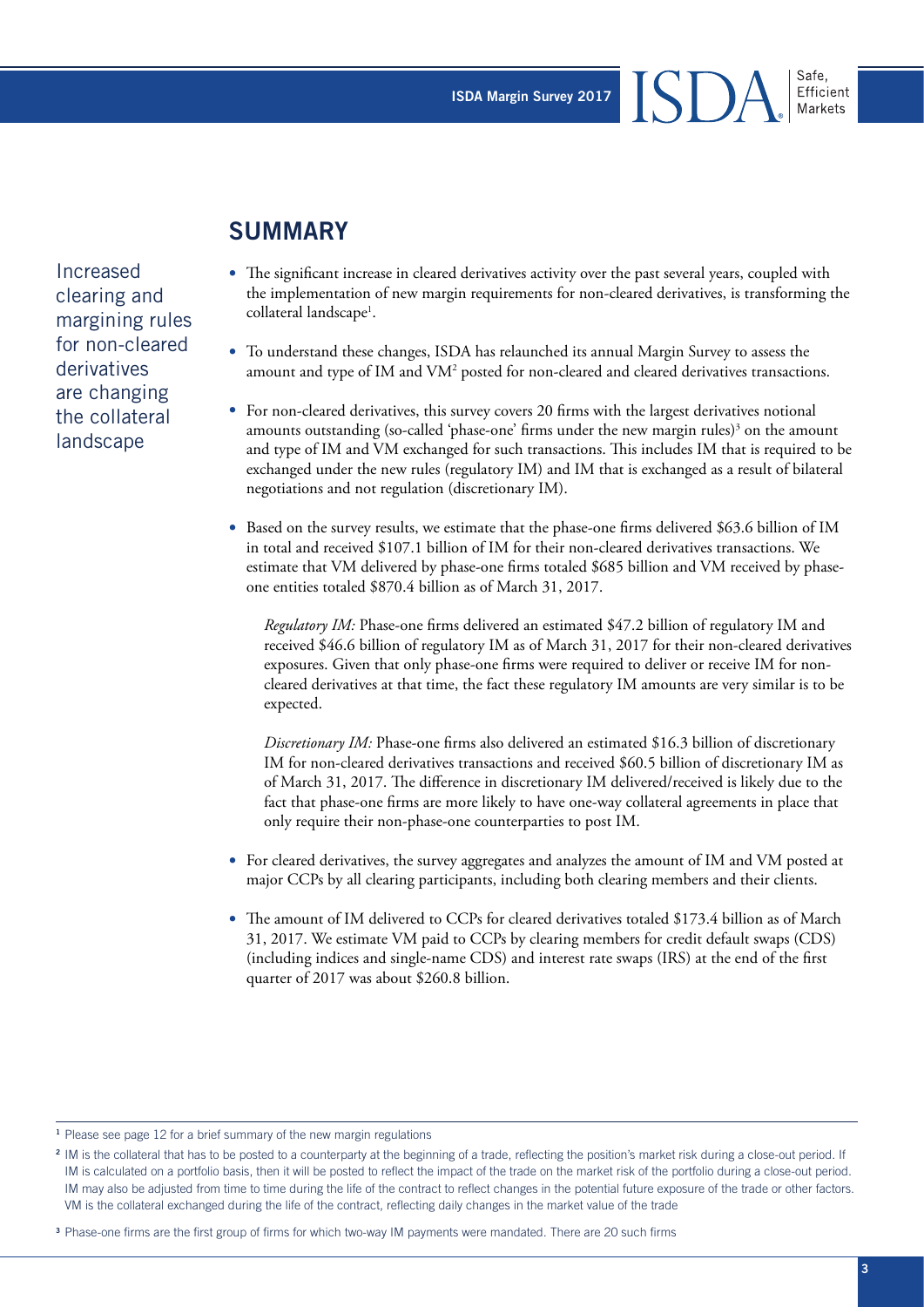**METHODOLOGY AND PARTICIPANTS**

This year's survey assesses collateral posted for both cleared and non-cleared derivatives transactions

- Recent regulation in many jurisdictions requires or will require firms over certain thresholds to post and collect IM and to exchange VM.
- Margining practices prior to these regulations varied among derivatives users, with many adhering to ISDA collateral best practices. The exchange of VM for derivatives transactions was common, and some firms also posted IM under bilaterally negotiated collateral arrangements.
- This year, ISDA's Margin Survey examines the impact of the changes in regulation to assess the amount and type of collateral that is being posted for non-cleared and cleared derivatives transactions.
- For non-cleared derivatives, we surveyed 20 firms with the largest derivatives exposures. These firms were subject to the first phase of the new margining regulations for non-cleared derivatives in the US, Canada and Japan from September 2016 and in Europe from February 2017 (known as 'phase-one' firms).
- Of the 20 phase-one firms, 18 responded. To construct an estimate for the entire group, we used the average of the IM and VM of the five largest survey participants to estimate the missing data for one of the larger phase-one firms, and the average of the sixth to tenth largest firms to estimate the missing data for the other phase-one entity. These estimates were based on the disclosed amounts of over-the-counter (OTC) derivatives notionals of the firms.
- While we used this methodology to estimate the overall amounts of IM received and delivered by phase-one firms for their non-cleared derivatives, we used only the amounts actually reported by the 18 firms that participated in the survey for the more detailed analysis on the concentration and composition of margin.
- For cleared derivatives, the survey uses publicly available margin data from two US CCPs (CME Inc. and ICE Clear Credit), three European CCPs (Eurex Clearing, ICE Clear Europe, and LCH Group (including LCH Ltd and LCH SA)) and two Asian CCPs (Japan Securities Clearing Corporation (JSCC) and OTC Clearing Hong Kong Limited (OTC Clear)). The collected data only reflects margin for IRS and CDS. This data is published by CCPs under public quantitative disclosure standards set out by the Committee on Payments and Market Infrastructures (CPMI) and the International Organization of Securities Commissions (IOSCO).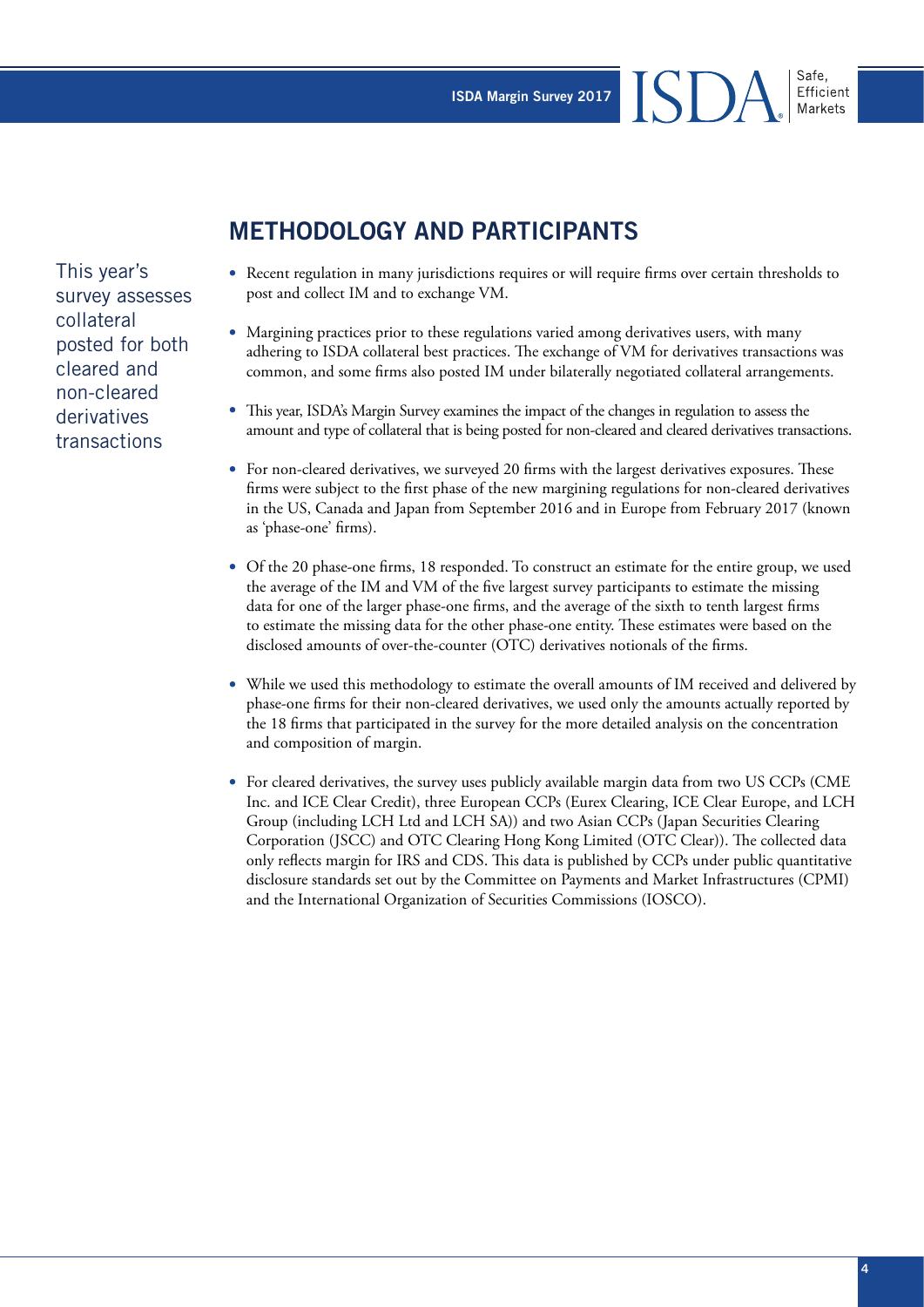ISI

## **IM AND VM FOR NON-CLEARED DERIVATIVES**

The estimated amount of collateral received by phase-one firms was \$977.5 billion, while the estimated amount delivered was \$748.6 billion on March 31, 2017

We define the amount of collateral received as the collateral balances that have been received by two counterparties on a portfolio of non-cleared derivatives contracts, including collateral for regulatory IM, discretionary IM and VM. We define the amount of collateral delivered as the collateral balances that have been delivered by two counterparties on a portfolio of non-cleared derivatives contracts, including collateral for regulatory IM, discretionary IM and VM. The estimated amount of collateral received by 20 phase-one firms for their non-cleared derivatives portfolios was \$977.5 billion, and the estimated amount of collateral delivered by phase-one entities totaled \$748.6 billion as of March 31, 20174 .

| <b>Estimated Regulatory Initial Margin Received</b>     | 46.6  |
|---------------------------------------------------------|-------|
| <b>Estimated Regulatory Initial Margin Delivered</b>    | 47.2  |
|                                                         |       |
| <b>Estimated Discretionary Initial Margin Received</b>  | 60.5  |
| <b>Estimated Discretionary Initial Margin Delivered</b> | 16.3  |
|                                                         |       |
| <b>Estimated Variation Margin Received</b>              | 870.4 |
| <b>Estimated Variation Margin Delivered</b>             | 685.0 |
|                                                         |       |
| <b>Total Collateral Received</b>                        | 977.5 |
| <b>Total Collateral Delivered</b>                       | 748.6 |
| In US\$ billions                                        |       |

We estimate that phase-one firms delivered \$47.2 billion of regulatory IM and received \$46.6 billion of regulatory IM for non-cleared derivatives transactions. Given that only phase-one firms were required to deliver or receive IM for non-cleared derivatives at that time, the fact these regulatory IM amounts are very similar is to be expected.

In addition to regulatory IM, phase-one firms delivered an estimated \$16.3 billion of discretionary IM for non-cleared derivatives transactions as of March 31, 2017, and received \$60.5 billion of discretionary IM for such transactions. The difference in discretionary IM delivered and received is likely due to the fact that phase-one firms are more likely to have one-way credit support documentation in place that only requires their non-phase-one counterparties (but not themselves) to post IM.

We estimate that VM delivered by phase-one firms totaled \$685 billion and variation margin received by phase-one firms totaled \$870.4 billion as of March 31, 2017.

Safe.

<sup>4</sup>These amounts exclude related party trades (ie, inter-company or inter-affiliate) and collateral received or delivered in connection with spot foreign exchange transactions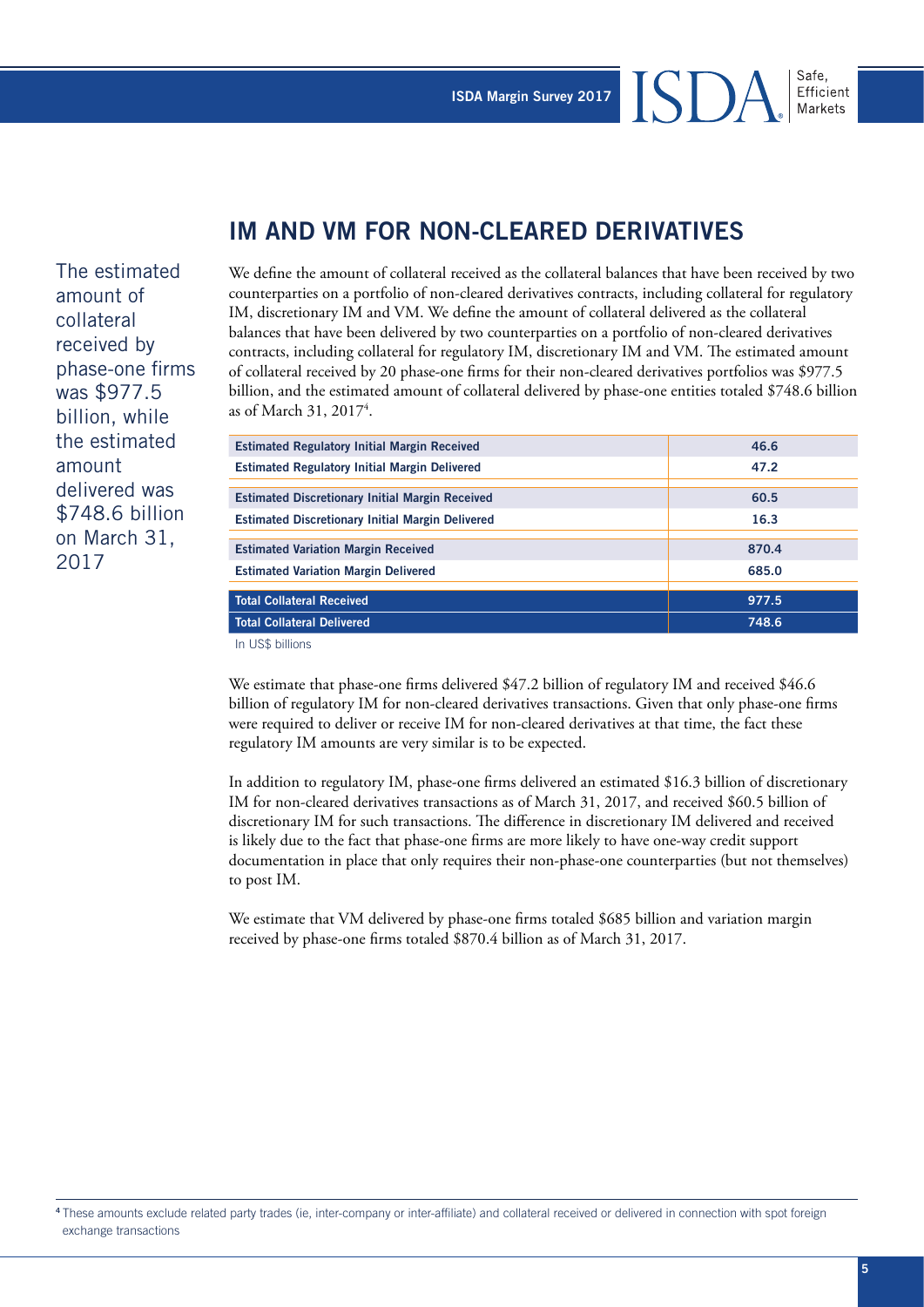ISDA Margin Survey 2017

#### Margin Concentration<sup>5</sup>

There is some concentration in both IM and VM for phase-one firms. The top-five firms by amount of collateral out of the 18 respondents represented about 51% of regulatory IM, 68% of discretionary IM and 46% of VM delivered by phase-one survey participants.



#### Types of Collateral Assets

The survey results show that cash represented the majority of the collateral for phase-one participants. As of March 31, 2017, cash contributed 70.9% of total collateral, government securities comprised 20.7% and other securities made up 8.3%.



<sup>5</sup>This and the following sections on non-cleared derivatives are based only on the amounts actually reported by the 18 firms that participated in the survey and not on the estimated amounts as noted on page 3

Safe, Efficient Markets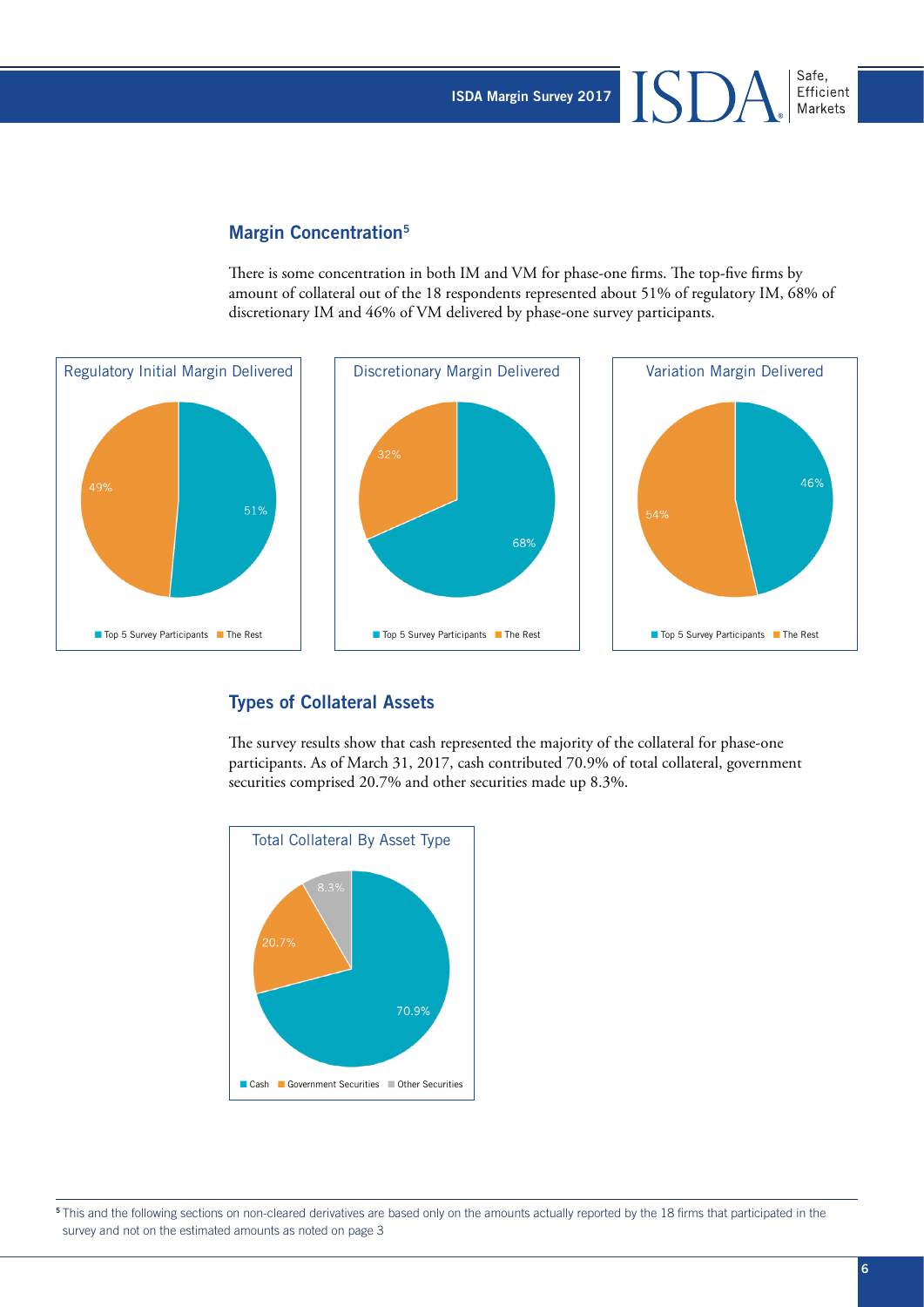ISDA Margin Survey 2017

#### Composition of Collateral for IM and VM

Based on the survey results, phase-one market participants mostly use government securities for meeting regulatory IM requirements. That's because the margin regulations stipulate IM has to be bankruptcy remote, which is much easier to implement using securities. For VM, cash is the primary form of collateral used. VM covers mark-to-market movements and can change daily. The VM a firm receives for a non-cleared derivatives position might be required to pay for the VM of the cleared hedge position. These flows can be best implemented with cash.



#### Composition of Collateral for Received and Delivered Margin

Cash comprised 69.3% of total margin received (including IM and VM) compared to 73% of total margin delivered. Government securities and other securities contributed 19.5% and 11.2%, respectively, of total margin received and 22.3% and 4.6%, respectively, of total margin delivered for phase-one firms.

|                              |       | Total Margin Received   Total Margin Delivered |
|------------------------------|-------|------------------------------------------------|
| Cash                         | 69.3% | 73.0%                                          |
| <b>Government Securities</b> | 19.5% | 22.3%                                          |
| <b>Other Securities</b>      | 11.2% | 4.6%                                           |

Safe. Efficient Markets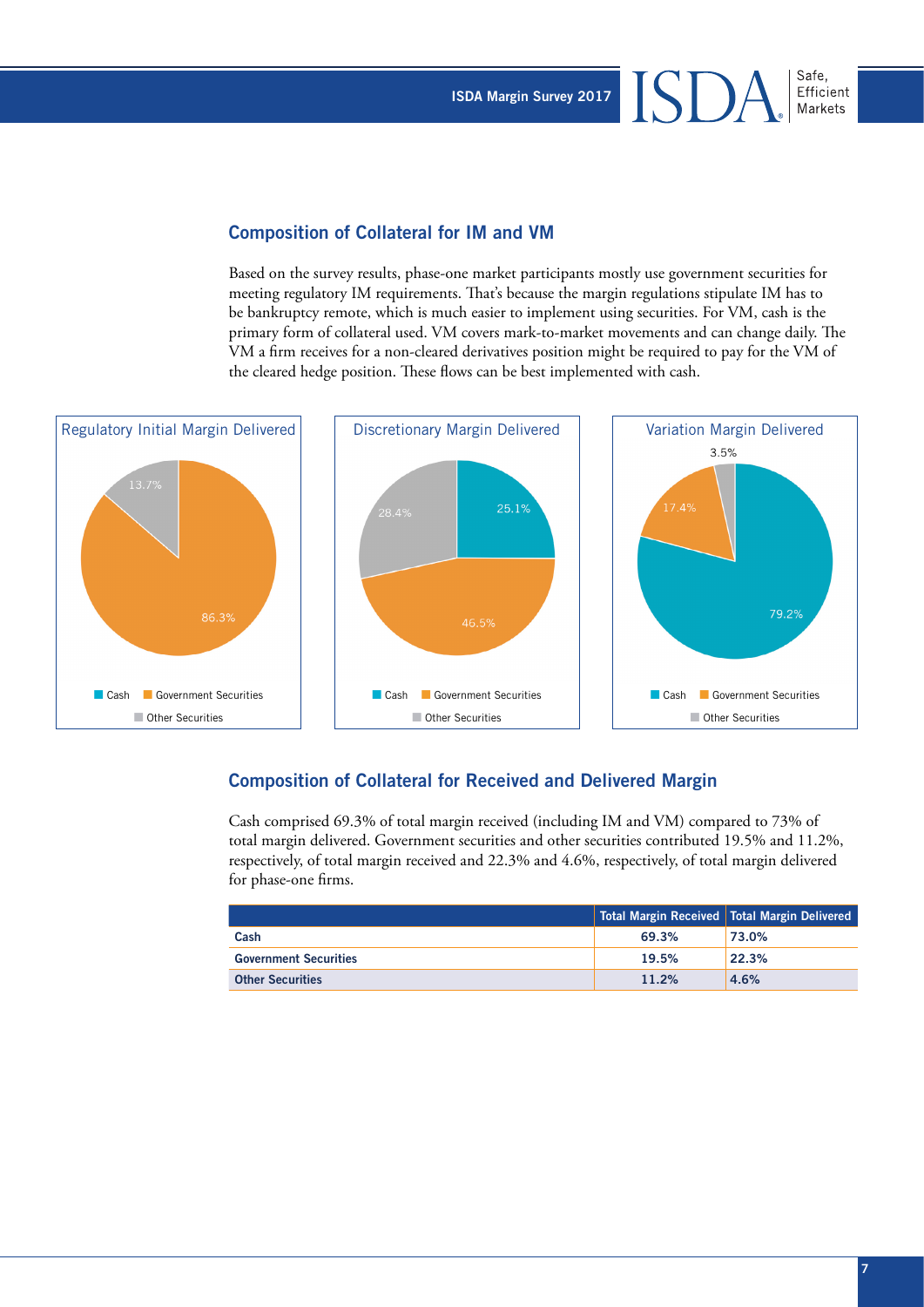### **IM AND VM FOR CLEARED DERIVATIVES**

Initial margin for cleared derivatives reached \$173.4 billion as of March 31, 2017

Based on the CCP CPMI-IOSCO public quantitative disclosures, the amount of IM for cleared derivatives, including IRS and CDS, has been gradually increasing over the past several years, and reached \$173.4 billion as of March 31, 2017 compared with \$117.3 billion as of September 30, 2015<sup>6</sup>.

#### Required Initial Margin for IRS and CDS



**Source:** CCP disclosures

#### Required IM for IRS and CDS

Required IM for IRS grew by about 58.7%, from \$88.9 billion at the end of the third quarter of 2015 to \$141.1 billion at the end of the first quarter of 2017. IM for CDS grew by 13.7% over the same period, from \$28.4 billion to \$32.3 billion.

#### Required Initial Margin for IRS



**Source:** CCP disclosures

Safe, Efficient Markets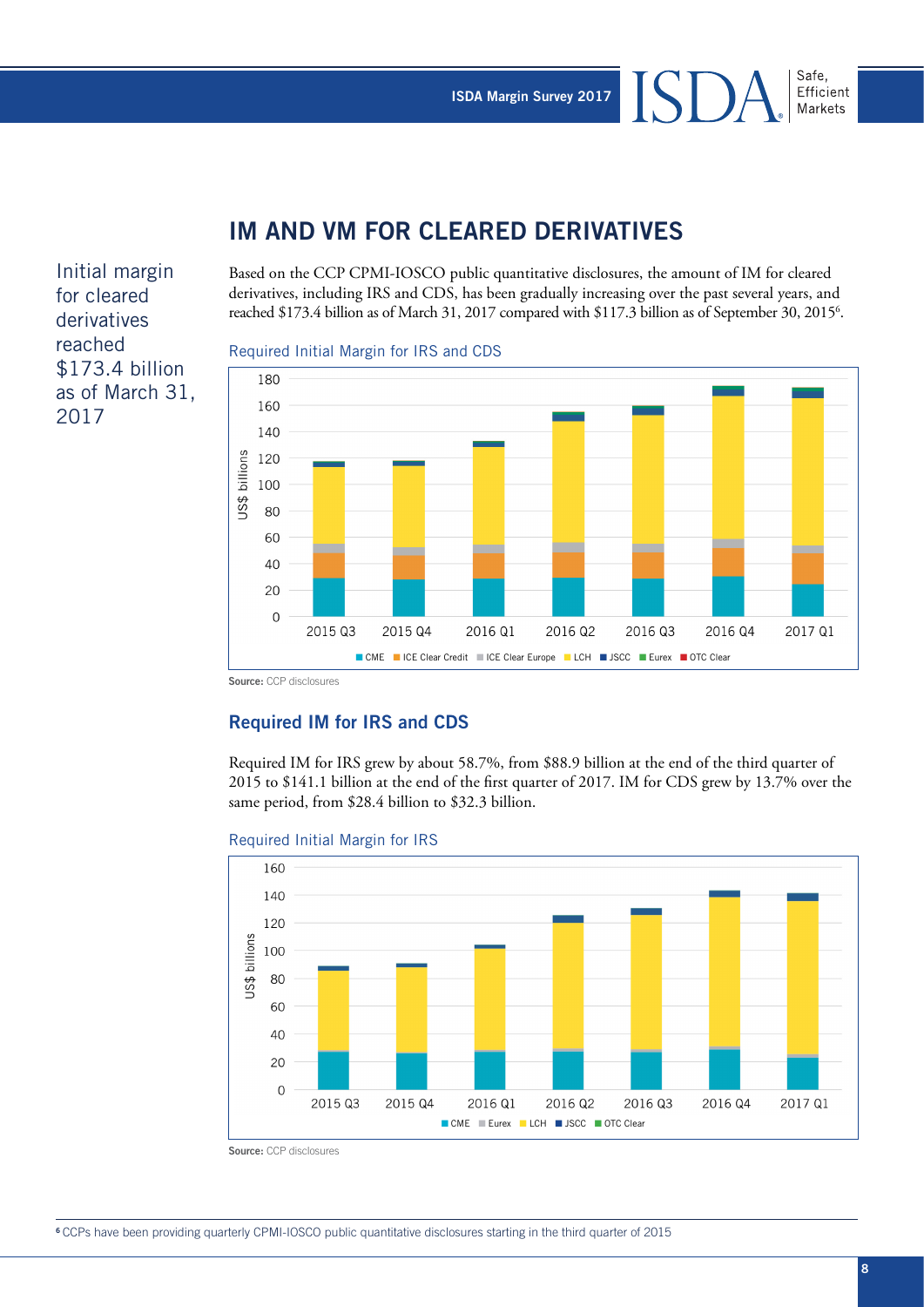151

Safe,

Efficient Markets





**Source:** CCP disclosures

#### Client and House Required IM

As of March 31, 2017, IM posted by clearing members for their own positions (house net) totaled \$79.3 billion compared with \$94 billion of client IM, out of which \$90.0 billion was margin calculated on a gross basis and \$4 billion on a net basis<sup>7</sup>.

The portion of the client gross margin relative to the house net margin has been gradually increasing, from 43% in in the third quarter of 2015 to 52% in the first quarter of 2017.



**Source:** CCP disclosures as of March 31, 2017

7 Under a net margin structure, a clearing member only passes through to the CCP the net exposure across a set of clients, thereby retaining much of the client margin. Under a gross structure, the margins are posted in full to the CCP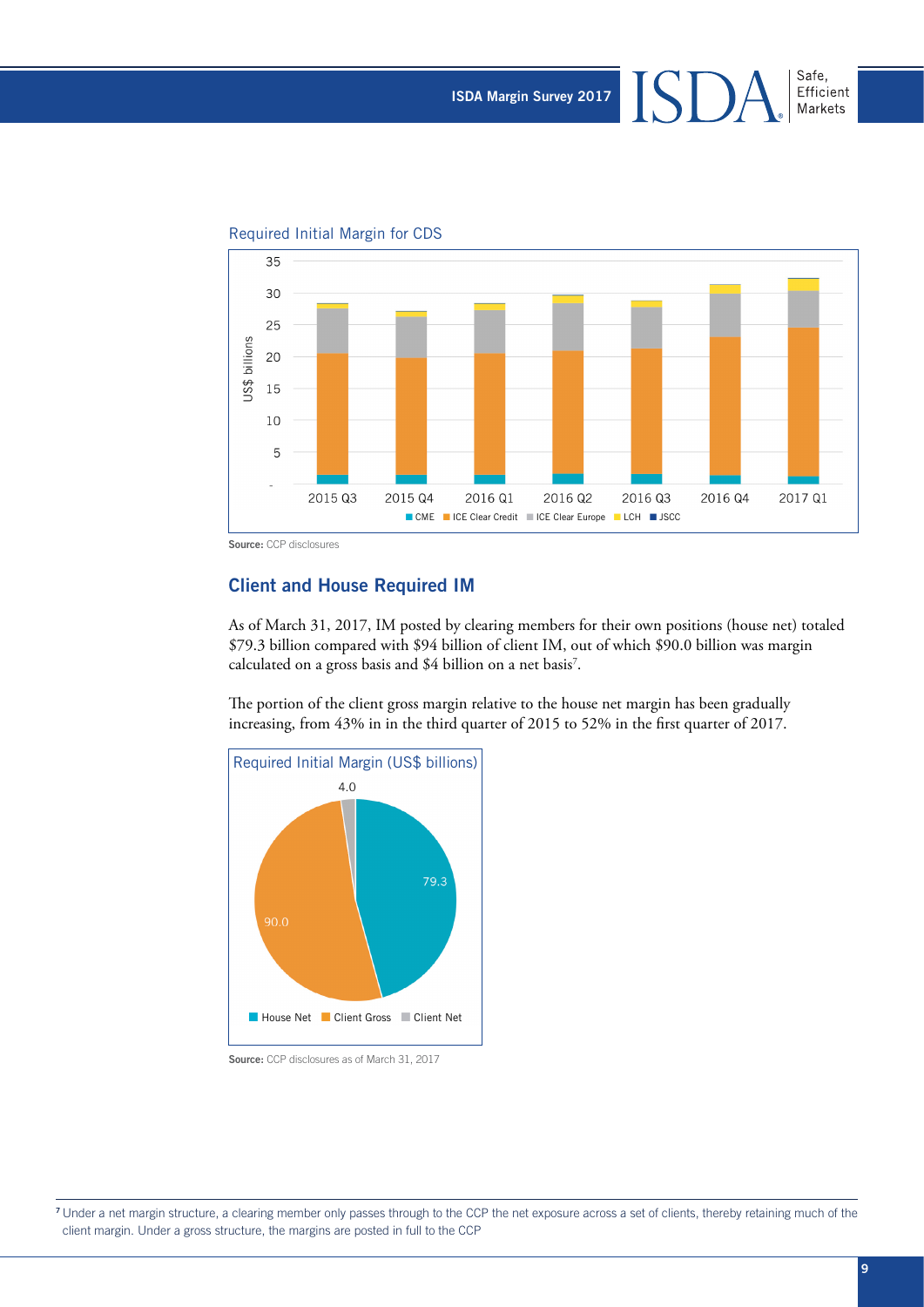Safe, Efficient<br>Markets



#### Required Initial Margin

**Source:** CCP disclosures

#### Estimated VM

While CCPs do not disclose total VM paid by CCP participants, we estimate VM for the first quarter of 2017 (only for CDS and IRS products) at about \$260.8 billion<sup>8</sup>.

|                                       | Average Total VM Paid to the CCP<br>by Participants Each Business (1) | <b>Estimated VM (2)</b> |
|---------------------------------------|-----------------------------------------------------------------------|-------------------------|
| <b>CME</b>                            | 2,537,251,501                                                         | 30,769,771,169          |
| <b>Eurex Clearing</b>                 | 922,498,602                                                           | 3,098,739,425           |
| <b>ICE Clear Credit</b>               | 84,286,582                                                            | 5,225,768,108           |
| <b>ICE Clear Europe</b>               | 63,194,419                                                            | 4,044,442,795           |
| <b>JCCC</b>                           | 79,377,178                                                            | 4,683,253,503           |
| <b>LCH SA</b>                         | 10,481,568                                                            | 670,820,352             |
| <b>LCH Ltd</b>                        | 3,316,337,500                                                         | 212,245,600,000         |
| <b>OTC Clearing Hong Kong Limited</b> | 634.213                                                               | 37,418,577              |
| <b>Total</b>                          | 7,014,061,564                                                         | 260,775,813,928         |
|                                       |                                                                       |                         |

(1) Based on CCPs dislosures as of March 31, 2017; converted to US\$ as of March 31, 2017

(2) Estimated for Q1 2017 only for CDS and IRS products; US\$

<sup>8</sup> We calculated VM by multiplying the average total variation margin paid to the CCP by participants for each business – which is disclosed by CCPs – by the number of business days in the quarter and estimated the share of VM for IRS and CDS based on the pro-rata contribution of the IM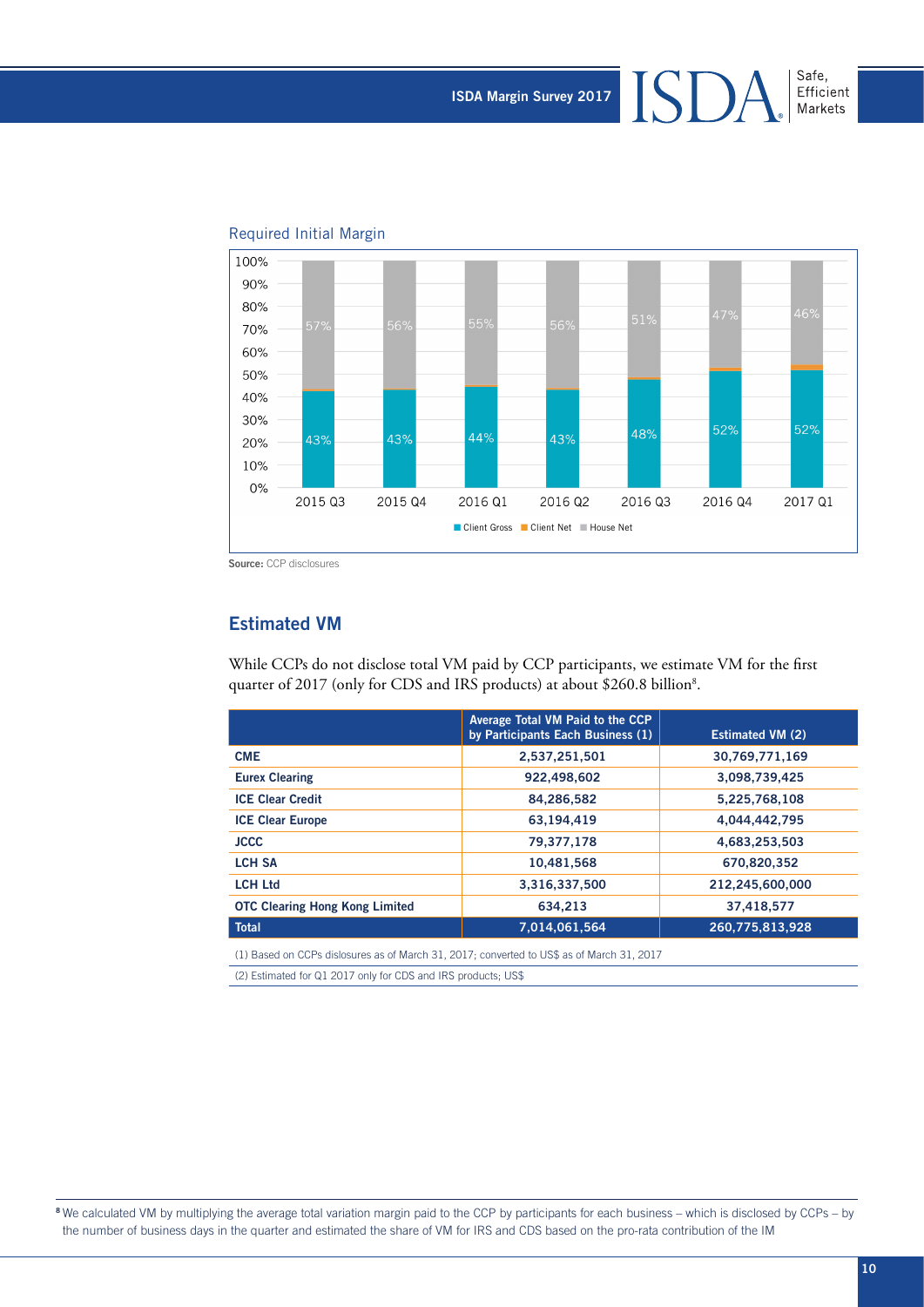# **PUTTING MARGIN AMOUNTS IN PERSPECTIVE**

According to the Bank for International Settlements (BIS) semiannual OTC derivatives statistics for the end of 2016, the notional outstanding of all derivatives transactions was \$483 trillion. This included \$368.4 trillion in interest rate derivatives, \$68.6 trillion in foreign exchange contracts, \$10 trillion in credit derivatives, \$6.1 trillion in OTC equity-linked derivatives, \$1.3 trillion in OTC commodity derivatives and a \$28.3 trillion unallocated portion<sup>9</sup>.

The BIS estimates that 76% of the interest rate derivatives market, 44% of CDS and only 1% of OTC FX notional amount was cleared through CCPs at year-end 2016. Assuming that equitylinked and commodity derivatives are non-cleared, and excluding \$28 trillion of unallocated positions, we estimate that total notional of cleared derivatives was \$285 trillion compared with \$169 trillion of non-cleared derivatives at end-December 2016.

Against the \$285 trillion of cleared derivatives, clearing participants have posted IM of \$173.4 billion with CCPs as of March 31, 2017. We estimate VM paid to CCPs by clearing participants for CDS and IRS products at the end of first quarter of 2017 was about \$260.8 billion.

With regards to the \$169 trillion size estimate for non-cleared derivatives, the 20 phase-one firms have received an estimated \$107.1 billion in IM and \$870.4 billion in VM. However, it is important to understand that the amount of the non-cleared segment subject to margin requirements is likely to be significantly smaller than our estimate of \$169 trillion due to a variety of reasons. This includes the fact that legacy trades transacted prior to the implementation of the margin rules did not require regulatory IM (although IM may have been required as a result of counterparty negotiation). In addition, certain types of counterparties – such as non-financial corporates that pose no systemic risk – are exempt from the rules, while others will never exceed the minimum thresholds<sup>10</sup>. Certain types of products, primarily physically settled FX swaps and forwards, are also exempt $11,12$ .

|                                                                                                                         | <b>Cleared OTC Derivatives</b> | <b>Non-cleared OTC Derivatives</b> |  |  |  |
|-------------------------------------------------------------------------------------------------------------------------|--------------------------------|------------------------------------|--|--|--|
| Notional outstanding (1)                                                                                                | 285.0                          | 169.3                              |  |  |  |
| Required IM at CCPs (2)                                                                                                 | 173.4                          |                                    |  |  |  |
| <b>Estimated IM Received (3)</b>                                                                                        |                                | 107.1                              |  |  |  |
| <b>Estimated IM Delivered (3)</b>                                                                                       |                                | 63.6                               |  |  |  |
| VM at CCPs (2)                                                                                                          | 260.8                          |                                    |  |  |  |
| <b>Estimated VM Received (4)</b>                                                                                        |                                | 870.4                              |  |  |  |
| <b>Estimated VM Delivered (4)</b>                                                                                       |                                | 685.0                              |  |  |  |
| (1) US\$ trillions as of Dec. 31, 2016 (2) US\$ billions as of March 31, 2017; only for IRS and CDS                     |                                |                                    |  |  |  |
| (3) Includes regulatory and discretionary IM; US\$ billions as of March 31, 2017 (4) US\$ billions as of March 31, 2017 |                                |                                    |  |  |  |
|                                                                                                                         |                                |                                    |  |  |  |

<sup>9</sup>http://www.bis.org/publ/otc\_hy1705.htm

<sup>10</sup> National margin regulations based on the margin framework published by the Basel Committee on Banking Supervision and IOSCO stipulate that if a party to a transaction has an aggregate notional amount of outstanding non-cleared derivatives transactions that is less than €8 billion (or a similar figure in the currency of the national rules), calculated in accordance with the calculation method and during the calculation period applicable under the relevant rules, then the IM requirements will not apply

<sup>11</sup> Physically settled FX swaps and forwards are subject to variation margin requirements under EU rules

<sup>12</sup> Additional exemptions vary between jurisdictions, but may include:

• Intra-group transactions

- Exemption for IM (referred to as a 'threshold amount' under a credit support annex) between two firms, up to a maximum of €50 million (or a similar figure in the currency of the national rules), calculated at a group level
- Hedging in covered bond issues
- In some jurisdictions, a counterparty will not be required to post any VM or IM for OTC derivatives with counterparties domiciled in non-netting jurisdictions, but may still be required to collect margin from those counterparties. Under EU regulations, there is no requirement to collect or post VM or IM when certain conditions are met and the counterparty is in a non-netting jurisdiction, subject to a cap of 2.5% of the regulated party's OTC derivatives by notional amount

We estimate that total notional of cleared derivatives was \$285 trillion compared with \$169 trillion of non-cleared derivatives at end-December 2016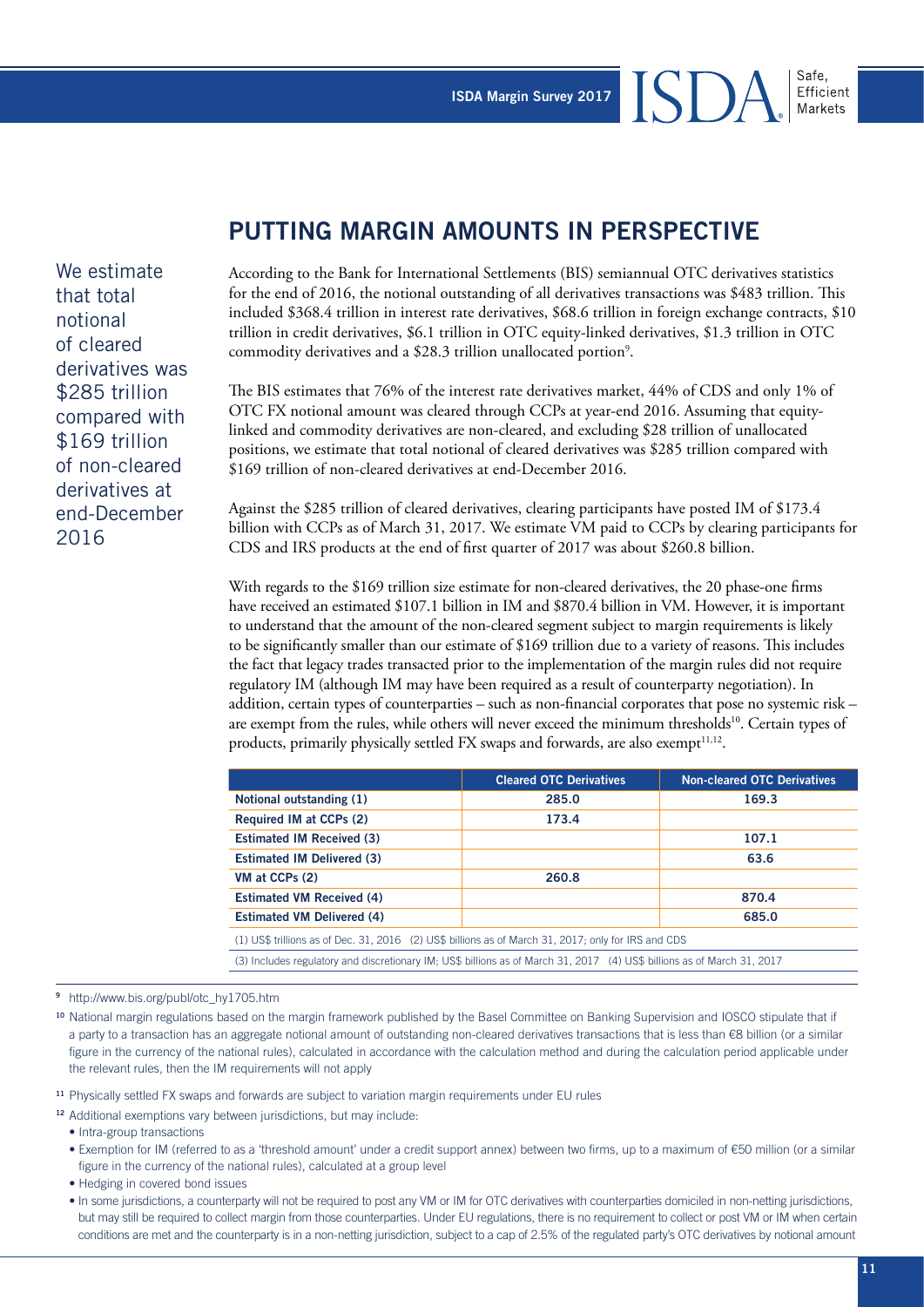# **OVERVIEW OF THE MARGIN RULES FOR NON-CENTRALLY CLEARED DERIVATIVES**

The margin rules for non-cleared derivatives, which require the mandatory positing of IM and VM for OTC derivatives that are not cleared through CCPs, entered into force from September 1, 2016. These rules originate from a global policy framework and schedule established by the Basel Committee and IOSCO.

In the US, five federal agencies, including the Federal Reserve, the Office of the Comptroller of the Currency, the Federal Deposit Insurance Corporation, the Federal Housing Finance Agency and the Farm Credit Administration (the prudential regulators) finalized their rules for the margining of non-cleared derivatives in November 2015. The Commodity Futures Trading Commission (CFTC) separately adopted capital and margin requirements rules for swap entities that do not have a prudential regulator in January 2016. In the European Union (EU), the European Commission's final rules for non-cleared derivatives margin under the European Market Infrastructure Regulation (EMIR) were published in the Official Journal of the EU in January 2017.

Margin rules apply to covered swap entities and financial end users under the US rules, and financial counterparties and systemically important non-financial entities above the clearing threshold under the EU rules. The margin requirements cover non-centrally cleared OTC derivatives and apply only to new transactions that took place after the rule implementation date. The margin rules are based on aggregate average notional amounts of non-cleared derivatives (on a consolidated basis with affiliates), which determine the compliance dates for IM and VM. The rules provide exemptions for certain products (eg, physically settled FX swaps and forwards, except in the EU) and certain entities (eg, sovereigns, and central banks).

In the US, Canada and Japan, the IM and VM requirements took effect on September 1, 2016 for the phase-one dealers (those with notional amounts of non-cleared derivatives above \$3 trillion, C\$5 trillion or ¥420 trillion, respectively). Other firms will become subject to initial margin requirements over a four-year phase-in through to September 2020. Variation margin requirements came into effect for a wider universe of entities from March 1, 2017. However, the CFTC issued a no-action relief letter providing a six-month grace period for registered swap dealers to comply with the variation margin requirements as many market participants were not ready to meet the new requirements. Similar forbearance was provided by other regulators, including US prudential regulators, the Office of the Superintendent of Financial Institutions (OSFI), the Japanese Financial Services Agency and the European Supervisory Authorities (ESAs).

In Europe, the rules requiring the mandatory posting of IM and VM entered into force in February 2017 for entities with group notional amount above  $\epsilon$ 3 trillion (phase-one firms). All other in-scope entities became subject to the variation margin requirements in March 2017, but may have been able to take advantage of regulatory forbearance. Implementation of IM requirements for entities subject to EU rules with notional amount below  $\epsilon$ 3 trillion will be phased-in from September 2017 to September 2020, in line with the Basel Committee-IOSCO schedule. Phase-two implementation of IM requirements went into effect on September 1, 2017.

New margining rules for non-cleared derivatives are being rolled out in multiple iurisdictions

Safe,

Efficient Markets

ISD